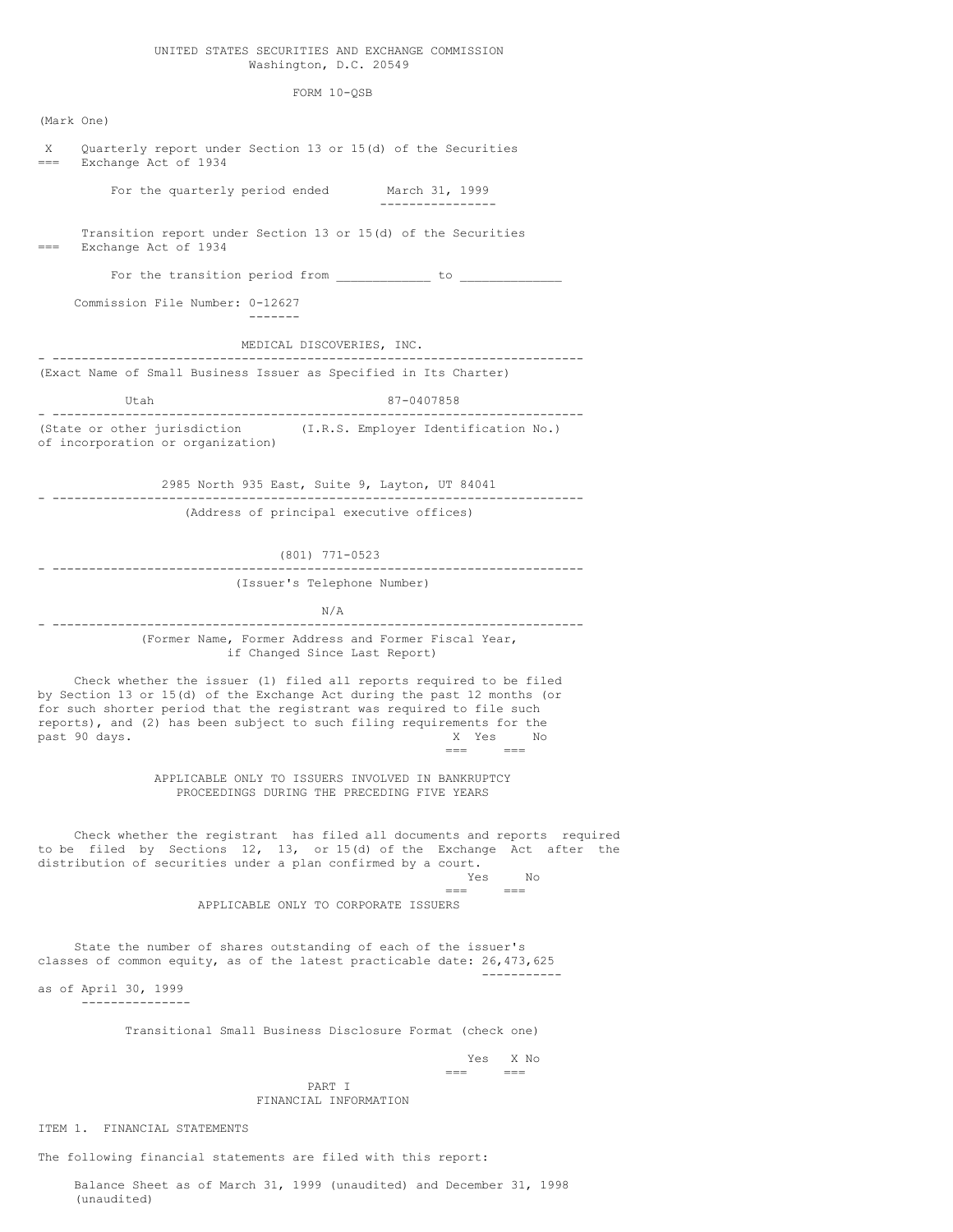Statements of Operations for the Three-Month Periods ended March 31, 1999 (unaudited) and March 31, 1998 (unaudited) and since inception through March 31, 1999 (unaudited)

Statements of Cash Flows for the Three-Month Periods ended March 31, 1999 (unaudited) and March 31, 1998 (unaudited) and since inception through March 31, 1999 (unaudited)

Notes to Unaudited Financial Statements

## MEDICAL DISCOVERIES, INC. (A DEVELOPMENT STAGE COMPANY) CONDENSED CONSOLIDATED BALANCE SHEET AS OF MARCH 31, 1999 AND MARCH 31, 1998 (UNAUDITED)

|                                                                                                                                                                         | March 31, 1999              |                                        | December 31, 1998          |
|-------------------------------------------------------------------------------------------------------------------------------------------------------------------------|-----------------------------|----------------------------------------|----------------------------|
|                                                                                                                                                                         |                             |                                        |                            |
| <b>CURRENT ASSETS</b><br>Cash                                                                                                                                           | \$32,702                    | \$                                     | 84,847                     |
| Accounts receivable                                                                                                                                                     | 2,921                       |                                        | 2,716                      |
| Inventory                                                                                                                                                               | 165,698                     |                                        | 158,225                    |
| Prepaid expenses                                                                                                                                                        | 6,862                       |                                        | 10,973                     |
| Total Current Assets                                                                                                                                                    | -------------<br>208,183    |                                        | -------------<br>256,761   |
| PROPERTY AND EQUIPMENT                                                                                                                                                  |                             |                                        |                            |
| Equipment                                                                                                                                                               | 108,521                     |                                        | 108,521                    |
| Less: Accumulated depreciation (43,222)                                                                                                                                 |                             |                                        | (39, 610)<br>------------- |
| Net Property and Equipment                                                                                                                                              | 65,299                      |                                        | 68,911                     |
| OTHER ASSETS                                                                                                                                                            | 900<br>-------------        |                                        | 1,409<br>-------------     |
| Total Assets                                                                                                                                                            | \$274,382<br>=============  |                                        | \$327,081<br>_____________ |
| CURRENT LIABILITIES                                                                                                                                                     |                             |                                        |                            |
| Accounts payable                                                                                                                                                        | \$1,454,165                 |                                        | \$1,399,414                |
| Accrued interest                                                                                                                                                        | 58,361                      |                                        | 44,129                     |
| Current maturities of:                                                                                                                                                  |                             |                                        |                            |
| Notes payable                                                                                                                                                           | 296,717                     |                                        | 191,717                    |
| Convertible notes payable                                                                                                                                               | 200,983<br>.                |                                        | 250,983<br>-------------   |
| Total Current Liabilities                                                                                                                                               | 2,010,226                   |                                        | 1,886,246                  |
| STOCKHOLDERS' EQUITY                                                                                                                                                    |                             |                                        |                            |
| Common Stock, no par value,<br>authorized 100,000,000<br>shares; 26,473,625 shares<br>and 26,373,625 shares<br>issued and outstanding at<br>March 31, 1999 and December | 9,761,250                   |                                        | 9,661,250                  |
| 31, 1998, respectively                                                                                                                                                  |                             |                                        |                            |
| Retained deficit                                                                                                                                                        | (11, 314, 594)              |                                        | (11, 107, 915)             |
| Subscription receivables                                                                                                                                                | (112, 500)<br>_____________ |                                        | 112,500<br>-------------   |
| Total Stockholders' Equity                                                                                                                                              | (1, 735, 844)               |                                        | (1, 559, 165)              |
|                                                                                                                                                                         |                             |                                        |                            |
| TOTAL LIABILITIES AND<br>STOCKHOLDERS' EQUITY                                                                                                                           | \$274,382                   | $\mathsf{S}$ . The set of $\mathsf{S}$ | 327,081                    |
|                                                                                                                                                                         | -------------               |                                        | --------------             |

# MEDICAL DISCOVERIES, INC. (A DEVELOPMENT STAGE COMPANY) CONDENSED CONSOLIDATED STATEMENT OF OPERATIONS FOR THE PERIODS ENDED MARCH 31, 1999 AND MARCH 31, 1998 (UNAUDITED)

|                                    | For the three months<br>ended March 31, |          |    |       | Cumulative<br>Amounts since<br>November 20,<br>$1991$ (date of |                    |
|------------------------------------|-----------------------------------------|----------|----|-------|----------------------------------------------------------------|--------------------|
|                                    |                                         | 1999     |    | 1998  |                                                                | inception)         |
| <b>REVENUE</b><br>Revenue and fees | \$                                      |          | \$ | 2,273 | \$.                                                            | 126,609            |
| Interest                           |                                         |          |    | 726   |                                                                | 23,406             |
| Total Revenue                      |                                         | $\Omega$ |    | 2,999 |                                                                | 150,015            |
| <b>EXPENSES</b>                    |                                         |          |    |       |                                                                |                    |
| Cost of Sales<br>License           | \$                                      |          | \$ | 1,250 | $\ddot{S}$                                                     | 7,750<br>1,001,500 |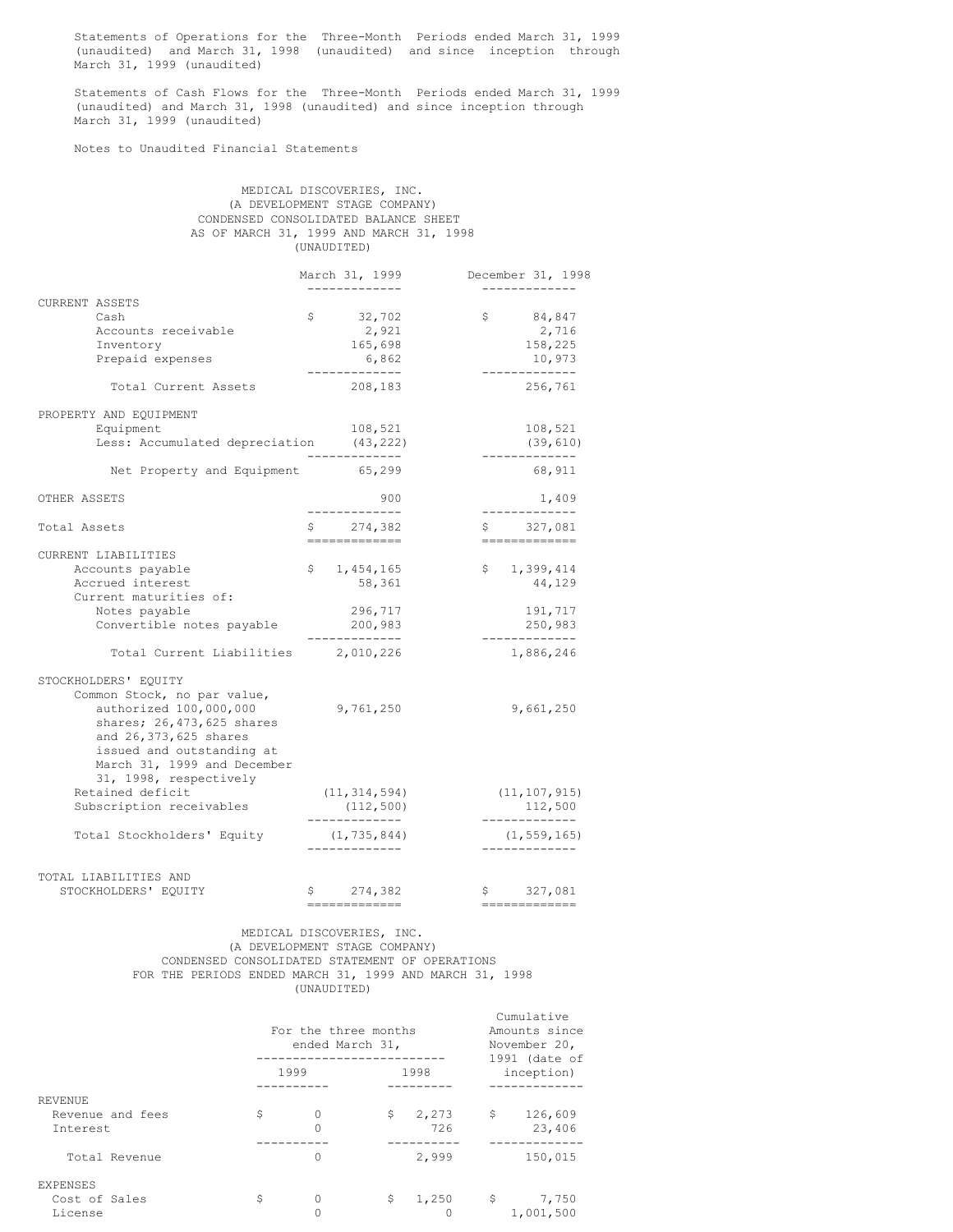| Research and development<br>General and administrative<br>Interest                               | 58,637<br>103,647<br>44,394 | 73 825<br>112,923<br>14,168                | 2,330,928<br>7,721,167<br>239,222      |
|--------------------------------------------------------------------------------------------------|-----------------------------|--------------------------------------------|----------------------------------------|
| Total Expenses                                                                                   | 206,678                     | 202,166<br>_________                       | 11,300,567                             |
| LOSS BEFORE INCOME TAXES<br>AND EXTRAORDINARY ITEM                                               | (206, 678)                  |                                            | $(199, 167)$ $(11, 150, 552)$          |
| INCOME TAXES                                                                                     | 0                           | $\bigcap$                                  | 0                                      |
| LOSS BEFORE EXTRAORDINARY<br>ITEM                                                                | (206, 678)                  |                                            | $(199, 167)$ $(11, 150, 552)$          |
| FORGIVENESS OF DEBT                                                                              | 0                           | $\Omega$                                   | 1,235,536                              |
| NET INCOME                                                                                       | \$(206, 678)<br>----------  | \$(199, 167)<br>==========                 | \$(9, 915, 016)<br>=============       |
| INCOME / (LOSS) PER SHARE<br>Loss from continuing<br>operations<br>Gain from debt<br>forgiveness | Ŝ.<br>(0.01)<br>0.00        | $$ (0.01)$ \$<br>0.00                      | (0.60)<br>0.07                         |
| Income / (loss) per<br>share                                                                     | (0.01)<br>\$                |                                            | $\sin(0.01)$ $\sin(0.53)$<br>--------- |
| WEIGHTED AVERAGE NUMBER<br>OF SHARES                                                             | 26,395,847<br>============  | 23, 192, 519 18, 734, 836<br>------------- | =============                          |

## MEDICAL DISCOVERIES, INC. (A DEVELOPMENT STAGE COMPANY) CONDENSED CONSOLIDATED STATEMENT OF CASH FLOWS FOR THE PERIODS ENDED MARCH 31, 1999 AND MARCH 31, 1998 (UNAUDITED)

|                                                                                                                                                                                                                                                                                                                        | For the three months<br>ended March 31,<br>----------------                                                                                     | Cumulative<br>Amounts since<br>November 20,<br>1991 (date of                                                                           |                                                                                                                                                             |  |
|------------------------------------------------------------------------------------------------------------------------------------------------------------------------------------------------------------------------------------------------------------------------------------------------------------------------|-------------------------------------------------------------------------------------------------------------------------------------------------|----------------------------------------------------------------------------------------------------------------------------------------|-------------------------------------------------------------------------------------------------------------------------------------------------------------|--|
|                                                                                                                                                                                                                                                                                                                        | 1999                                                                                                                                            | 1998                                                                                                                                   | inception)                                                                                                                                                  |  |
| OPERATING ACTIVITIES<br>Net income (loss) for the<br>period<br>Add non-cash items<br>Common stock options issued                                                                                                                                                                                                       |                                                                                                                                                 |                                                                                                                                        | $\frac{1}{2}$ (206,679) $\frac{1}{2}$ (199,167) $\frac{1}{2}$ (9,915,017)                                                                                   |  |
| for services<br>Common stock issued for                                                                                                                                                                                                                                                                                |                                                                                                                                                 |                                                                                                                                        | 2,336,303                                                                                                                                                   |  |
| services and license<br>Reduction of legal costs<br>Depreciation<br>Loss on disposal of equipment<br>Gain on debt restructuring<br>Write-off receivables<br>Decrease (increase) in:<br>Receivables<br>Inventory<br>Prepaid Expenses<br>Other assets<br>Increase (decrease) in:<br>Accounts payable<br>Accrued expenses | 30,000<br>$\overline{0}$<br>3,612<br>$\overline{0}$<br>0<br>$\Omega$<br>(205)<br>(7, 473)<br>4,111<br>509<br>85,773<br>(16, 793)<br>----------- | $\circ$<br>$\circ$<br>3,726<br>$\circ$<br>0<br>$\Omega$<br>11,289<br>(10, 500)<br>4,077<br>940<br>(131, 030)<br>11,546<br>------------ | 3,559,986<br>(130, 000)<br>44,681<br>30,364<br>(1, 235, 536)<br>193,965<br>10,450<br>(165, 698)<br>(6, 862)<br>(900)<br>1,298,256<br>79,842<br>------------ |  |
| Net Cash from Operations                                                                                                                                                                                                                                                                                               | (107, 145)                                                                                                                                      | (46, 949)                                                                                                                              | (3, 921, 066)                                                                                                                                               |  |
| INVESTING ACTIVITIES<br>Purchases of equipment<br>Payments received on note<br>receivable                                                                                                                                                                                                                              | $\Omega$<br>$\Omega$                                                                                                                            | $\mathbf{0}$<br>0                                                                                                                      | (132, 184)<br>130,000                                                                                                                                       |  |
| Net Cash from Investing Activities                                                                                                                                                                                                                                                                                     | 0                                                                                                                                               | $\circ$                                                                                                                                | (2, 184)                                                                                                                                                    |  |
| FINANCING ACTIVITIES<br>Increase in notes payable<br>Payment of notes payable<br>Increase in notes payable<br>Equity contributed<br>Proceeds from issuance of                                                                                                                                                          | 105,000<br>50,000<br>0<br>$\Omega$                                                                                                              | $\circ$<br>(782)<br>0<br>$\Omega$                                                                                                      | 351,806<br>(97, 287)<br>316,700<br>131,374                                                                                                                  |  |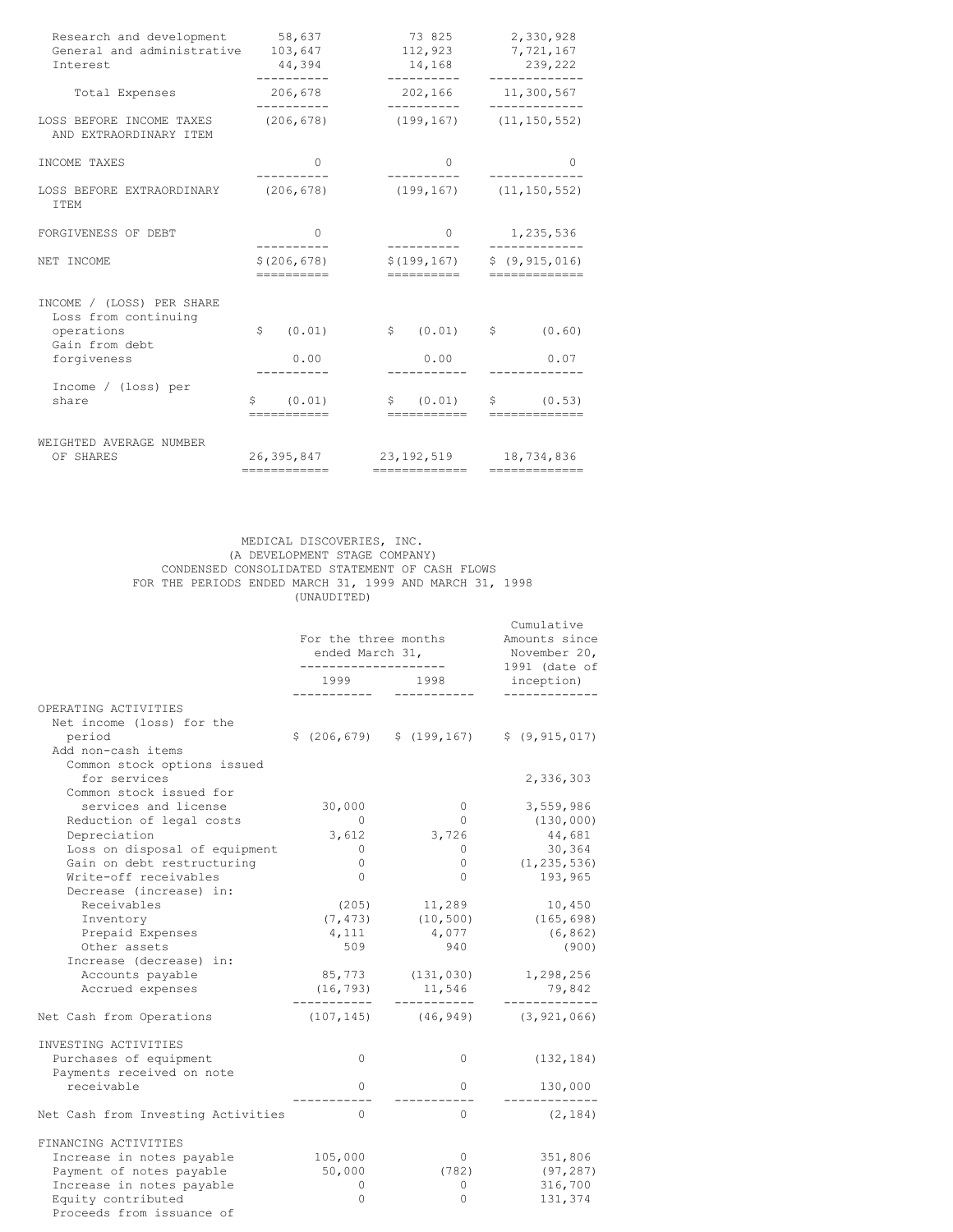| common stock                            | 0         | 50,000      | 3,253,359   |
|-----------------------------------------|-----------|-------------|-------------|
| Net Cash from Financing                 |           |             |             |
| Activities                              | 55,000    | 49,218      | 3,955,952   |
| (DECREASE)<br>NET INCREASE /<br>IN CASH | (52, 145) | 2,269       | 32,702      |
| CASH, BEGINNING PERIOD                  | 84,847    | 764         | O           |
| CASH ENDING PERIOD                      | 32,702    | \$<br>3,033 | 32,702<br>Ŝ |

### MEDICAL DISCOVERIES, INC.

### NOTES TO FINANCIAL STATEMENTS March 31, 1999

## NOTES TO UNAUDITED FINANCIAL STATEMENTS

The unaudited financial statements include the accounts of Medical Discoveries, Inc. and include all adjustments which are, in the opinion of management, necessary to present fairly the financial position as of March 31, 1999 and the results of operations and changes in financial position for the three-month period ended March 31, 1999. The results of operations for the three months ended March 31, 1999 are not necessarily indicative of the results to be expected for the entire year.

## ITEM 2. MANAGEMENT'S DISCUSSION AND ANALYSIS OR PLAN OF OPERATION.

#### OPERATIONS AND LIQUIDITY.

MDI has no revenue for the period from January 1, 1999 to March 31, 1999 compared to \$2,278 in revenue for the same period in 1998. The revenue in 1Q 1998 results from initial sales of imported functional water machines, which product line was subsequently discontinued by the Company. MDI spent \$ 58,637 in research and development costs during the first three months of 1999 compared to \$73,825 for the same period in last year. The decreased spending reflects the reduced level of testing the Company is conducting while awaiting additional funds. MDI reduced its General and Administrative expense by 8 percent to \$103,647 from \$112,923. Funding for on-going operations is discussed in the "Additional Funding is Required" section below.

### PHARMACEUTICAL DRUG DISCOVERY AND DEVELOPMENT ACTIVITIES

MDI has completed a series of validation testing at the Dana-Faber Cancer Institute, a Harvard Medical School teaching Affiliate and National Institute of Health (NIH) approved HIV/AIDS Testing Laboratory.

These tests confirmed and extended previous research and testing which demonstrated that MDI-P is shown to be capable of killing HIV in cell cultures without mortality to the cells.

A six-month Research Grant with the Dana-Farber Cancer Institute to further extend and confirm the anti -HIV/AIDS activity of MDI-P is in progress. In this Research, MDI-P is being analyzed for effectiveness in killing laboratory strains of HIV-1; clinical specimens of HIV; and resistant strains of HIV-1. These test results continue to support the effectiveness or MDI-P in killing the HIV Virus.

During its current research testing, the Company has become aware of the need to address certain technical issues regarding the electrolysis equipment used to produce MDI-P during initial manufacture.

MDI has temporarily suspended validation testing at the Dana-Farber Cancer Institute of its novel drug "MDI-P" targeted at the HIV/AIDS disease due to certain technical issues. Although the testing performed during the last quarter, which demonstrated MDI-P to be capable of killing HIV in cell cultures without mortality to the cells, remains valid, the Company has decided to temporarily suspend further investigation until such time as these technical issues are resolved. Work is already in progress to develop a permanent solution to these minor technical issues.

Toxicology studies initiated in October of 1998 were completed during the first quarter. A final report will be available upon completion by the Company of final payments to the testing Laboratory. MDI has also initiated microbiology studies during the first quarter; however, these studies have been suspended pending availability of appropriate levels of funding.

Progress of the Company's plan for submission to the FDA of an IND Application has been delayed, and continuation depends on the ability of the Company to successfully address certain technical issues, and the ability of the Company to obtain sufficient funding enabling the completion of the toxicity, microbiology,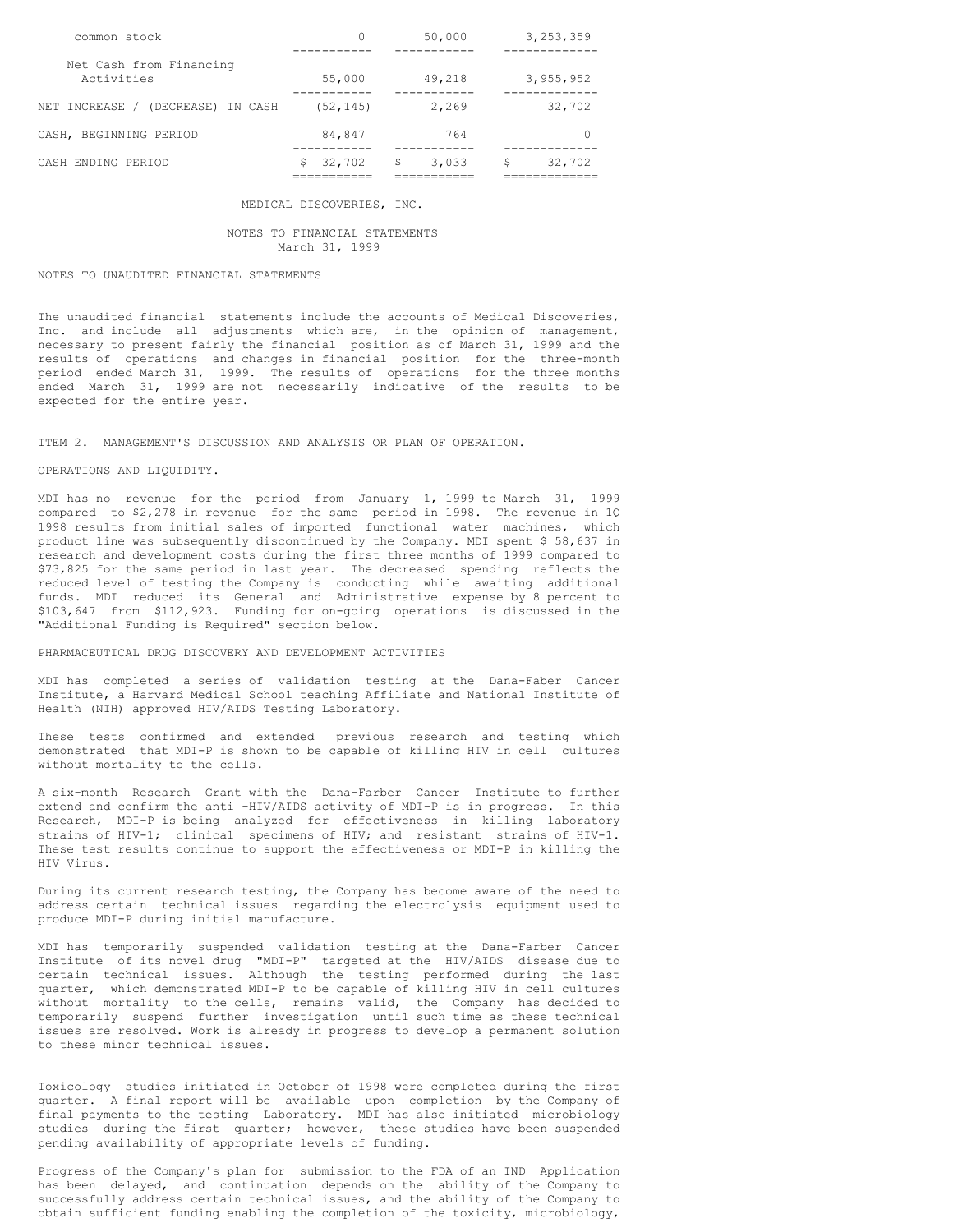and chemical characterization studies in various stages of progress. See "Additional Funding is Required" section below. While results to date continue to show promise, the Company can provide no assurance the technology will eventually be proven.

## MDI HEALTHCARE SYSTEMS, INC. CONSUMER PRODUCTS SUBSIDIARY

MDI's operating division, MDI HealthCare Systems, Inc., (MDI-HCS) is focused on the identification, exploration, validation, development, and commercialization of innovative solutions for scar therapy, wound healing, and skin care and repair.

InvisiScar(TM), an innovative topical silicone gel, and AquaCleanse (TM), an electrolysis technology based disinfecting cleansing pad, have enabled the Company to enter the worldwide \$3.5 billion skin care market. In addition, a third product, the Beautification Facemask (TM), enables the Company to enter the anti-aging, facial beautification market. These products are proprietary to the Company, utilize a variety of its core technologies and position the Company for strong revenue potential in 1999 and the next millennium.

During the first quarter, MDI-HCS launched its innovative scar treatment products InvisiScar and AquaCleanse, into the very large and potentially lucrative Brazilian market. The Company has entered into an exclusive distribution agreement. This exclusive distribution agreement calls for minimum purchases of the MDI-HCS in the range of \$1 million.

The success of MDT-HCS depends on the Company's ability to properly finance the product launch and the response of competitive products. See "Additional Funding is Required" section below.

## RESEARCH AND DEVELOPMENT ACTIVITIES, JAPAN

In addition to its novel drug, MDI-P, and Cosmeceuticals product development and commercialization accomplishments, the Company continues its discovery and development activities for electrolysis technologies in its Tokyo, Japan based Research and Development Group. MDI's Team Japan is to identity additional applications for the Company's electrolysis based technologies, and develop appropriate technological innovations for rapid market entry. Currently, the Company is investigating several resultant product development activities which, if proven, may lead to additional revenue producing opportunities.

#### LIQUIDITY AND FINANCIAL RESOURCES

ADDITIONAL FUNDING IS REQUIRED. Management intends to raise substantial additional funds in private stock offerings in the near future in order to meet its near-term funding requirements. In the future, management anticipates the need to raise substantial additional funds in public stock offerings as well. The funds to be raised will be used in the following areas: 1) submission of an IND Application with the FDA for it novel Anti-HIV/AIDS drug, 2) the launch of MDl-HCS. 3) payment of the MDI Trust Fund obligations, 4) commencement of payment of salaries to Company personnel, and 5) at such time as funds become available, the prior debts of the Company.

YEAR 2000 ISSUE. The Company is aware of the issues associated with programming codes in existing computer systems as the millennium (year 2000) approaches. The Company has completed the upgrading of its design engineering software and believes, but can give no assurance, that this software is year 2000 compliant. However, the accounting and material management system is not compliant. The Company has conducted preliminary research into replacement accounting and material management system. The Company plans to acquire and implement a new system in the third quarter 1999. If the new accounting and material management system is not implemented as planned, the Company could be adversely affected beginning in the year 2000 since many computer applications could fail.

FORWARD-LOOKING STATEMENTS. Certain matters discussed in this Report are "forward-looking statements" intended to qualify for the safe harbors from liability established by Section 27A of the Securities Act and Section 21E of the Securities Exchange Act of 1934, as amended (the "Exchange Act"). These forward-looking statements can generally be identified as such because the context of the statement will include words such as the Company "believes," "anticipates," "expects" or words of similar import. Similarly, statements that describe the Company's future plans, objectives or goals are also forward-looking statements. Such statements may address future events and conditions concerning, among other things, the Company's results of operations and financial condition; the consummation of acquisition and financing transactions and the effect thereof on the Company's business; capital expenditures; litigation; regulatory matters; and the Company's plans and objectives for future operations and expansion. Any such forward-looking statements would be subject to the risks and uncertainties that could cause actual results of operations, financial condition, acquisitions, financing transactions, operations, expenditures, expansion and other events to differ materially from those expressed or implied in such forward-looking statements. Any such forward-looking statements would be subject to a number of assumptions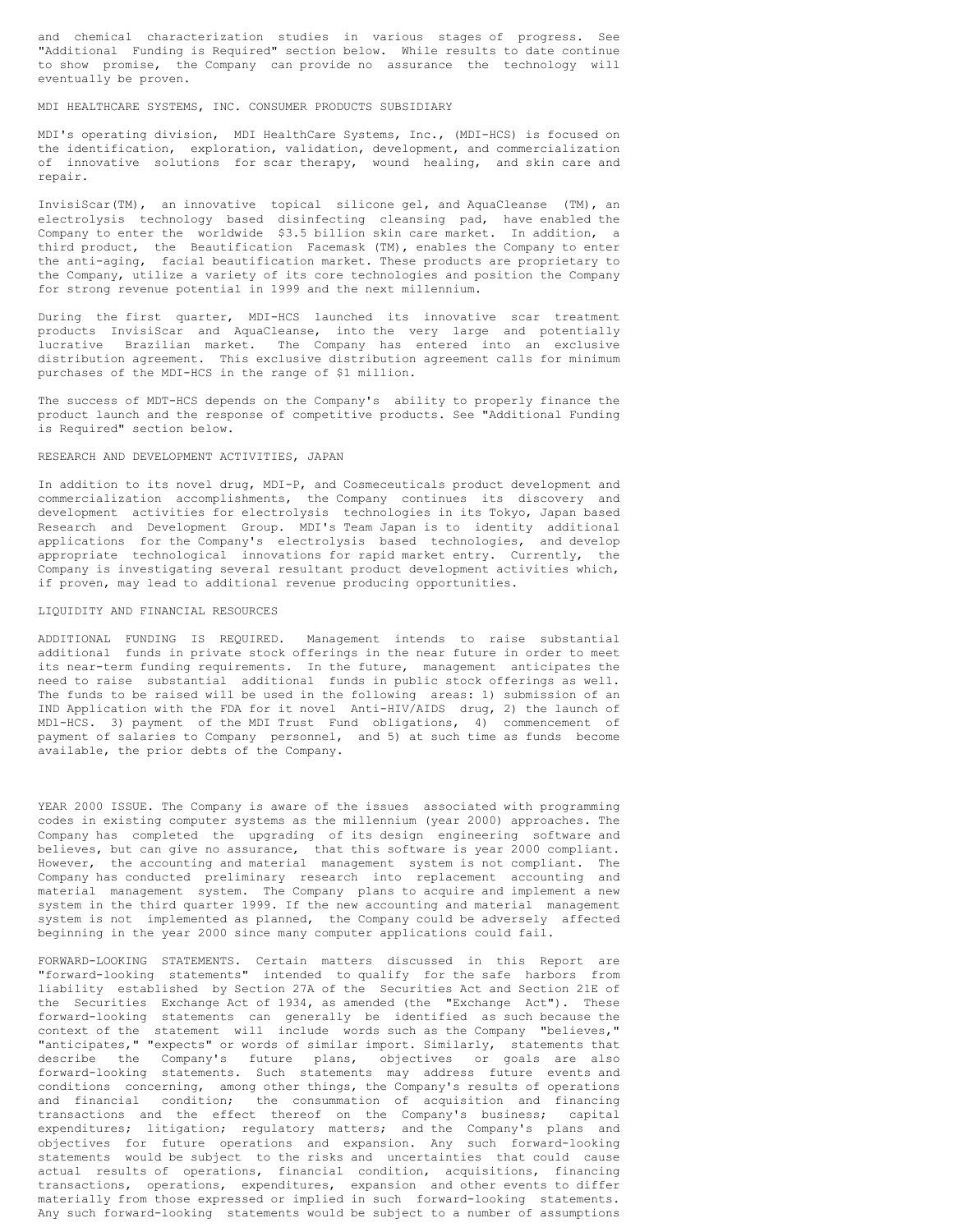regarding, among other things, future economic, competitive and market conditions generally. Such assumptions would be based on facts and conditions as they exist at the time such statements are made as well as predictions as to future facts and conditions, the accurate prediction of which may be difficult and involve the assessment of events beyond the Company's control. Further, the Company's business is subject to a number of risks that would affect any such forward-looking statements. These risks and uncertainties include, but are not limited to, the ability of the Company to commercialize its technology; product demand and industry pricing; the ability of the Company to obtain patent protection for its technology; developments in environmental legislation and regulation; the ability of the company to obtain future financing on favorable terms; and other circumstances affecting anticipated revenues and costs. These risks and uncertainties could cause actual results of the Company to differ materially from those projected or implied by such forward-looking statements.

```
PART II
```
OTHER INFORMATION

# ITEM 1. LEGAL PROCEEDINGS

The Company is not currently involved in any litigation and there has been no change in any with regard to any potential legal dispute since the filing of the Company's 10KSB for the year ended December 31, 1998.

ITEM 2. CHANGES IN SECURITIES

N/A

ITEM 3. DEFAULTS UPON SENIOR SECURITIES

N/A

ITEM 4. SUBMISSION OF MATTERS TO A VOTE OF SECURITY HOLDERS

N/A

ITEM 5. OTHER INFORMATION

N/A

ITEM 6. EXHIBITS AND REPORTS ON FORM 8-K

(a) Exhibits required by Item 601 of Regulation S-B.

The following are exhibits to this Form 10-QSB.

EXHIBIT NUMBER DESCRIPTION - - -------------- -----------

27 Financial Data Schedule.

(b) Reports on Form 8-K

N/A

### SIGNATURES

In accordance with the requirements of the Exchange Act, the registrant caused this report to be signed on its behalf by the undersigned, thereunto duly authorized.

MEDICAL DISCOVERIES, INC.

Date: May 15, 1998 /s/ Lee F. Kulas

--------------------------- President and Chief Executive Officer